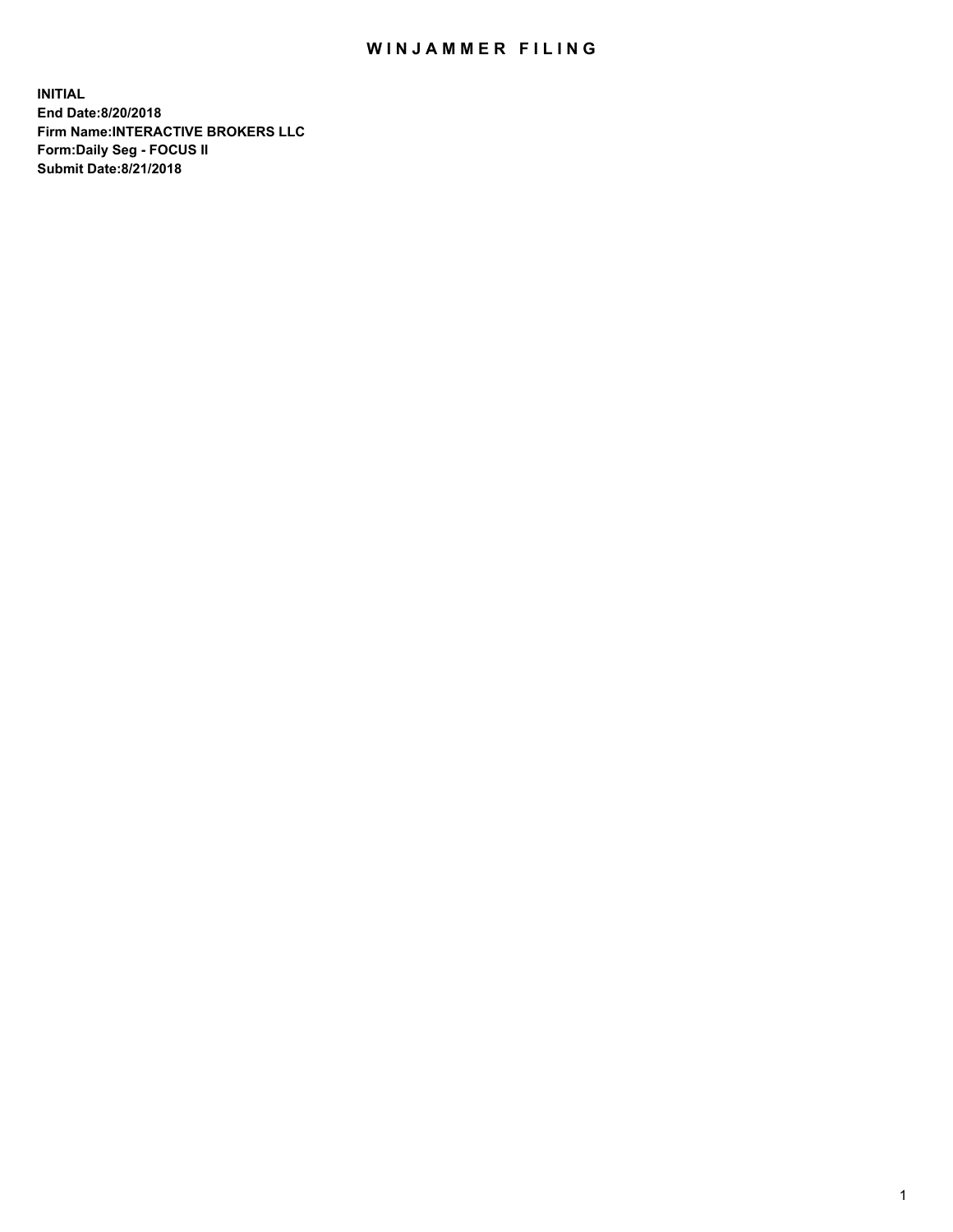**INITIAL End Date:8/20/2018 Firm Name:INTERACTIVE BROKERS LLC Form:Daily Seg - FOCUS II Submit Date:8/21/2018 Daily Segregation - Cover Page**

| Name of Company                                                                                                                                                                                                                                                                                                                | <b>INTERACTIVE BROKERS LLC</b>                                                                  |
|--------------------------------------------------------------------------------------------------------------------------------------------------------------------------------------------------------------------------------------------------------------------------------------------------------------------------------|-------------------------------------------------------------------------------------------------|
| <b>Contact Name</b>                                                                                                                                                                                                                                                                                                            | James Menicucci                                                                                 |
| <b>Contact Phone Number</b>                                                                                                                                                                                                                                                                                                    | 203-618-8085                                                                                    |
| <b>Contact Email Address</b>                                                                                                                                                                                                                                                                                                   | jmenicucci@interactivebrokers.c<br>om                                                           |
| FCM's Customer Segregated Funds Residual Interest Target (choose one):<br>a. Minimum dollar amount: ; or<br>b. Minimum percentage of customer segregated funds required:% ; or<br>c. Dollar amount range between: and; or<br>d. Percentage range of customer segregated funds required between:% and%.                         | $\overline{\mathbf{0}}$<br>$\overline{\mathbf{0}}$<br>155,000,000 245,000,000<br>0 <sub>0</sub> |
| FCM's Customer Secured Amount Funds Residual Interest Target (choose one):<br>a. Minimum dollar amount: ; or<br>b. Minimum percentage of customer secured funds required:% ; or<br>c. Dollar amount range between: and; or<br>d. Percentage range of customer secured funds required between:% and%.                           | $\overline{\mathbf{0}}$<br>0<br>80,000,000 120,000,000<br>0 <sub>0</sub>                        |
| FCM's Cleared Swaps Customer Collateral Residual Interest Target (choose one):<br>a. Minimum dollar amount: ; or<br>b. Minimum percentage of cleared swaps customer collateral required:% ; or<br>c. Dollar amount range between: and; or<br>d. Percentage range of cleared swaps customer collateral required between:% and%. | $\overline{\mathbf{0}}$<br><u>0</u><br>$\underline{0}$ $\underline{0}$<br>00                    |

Attach supporting documents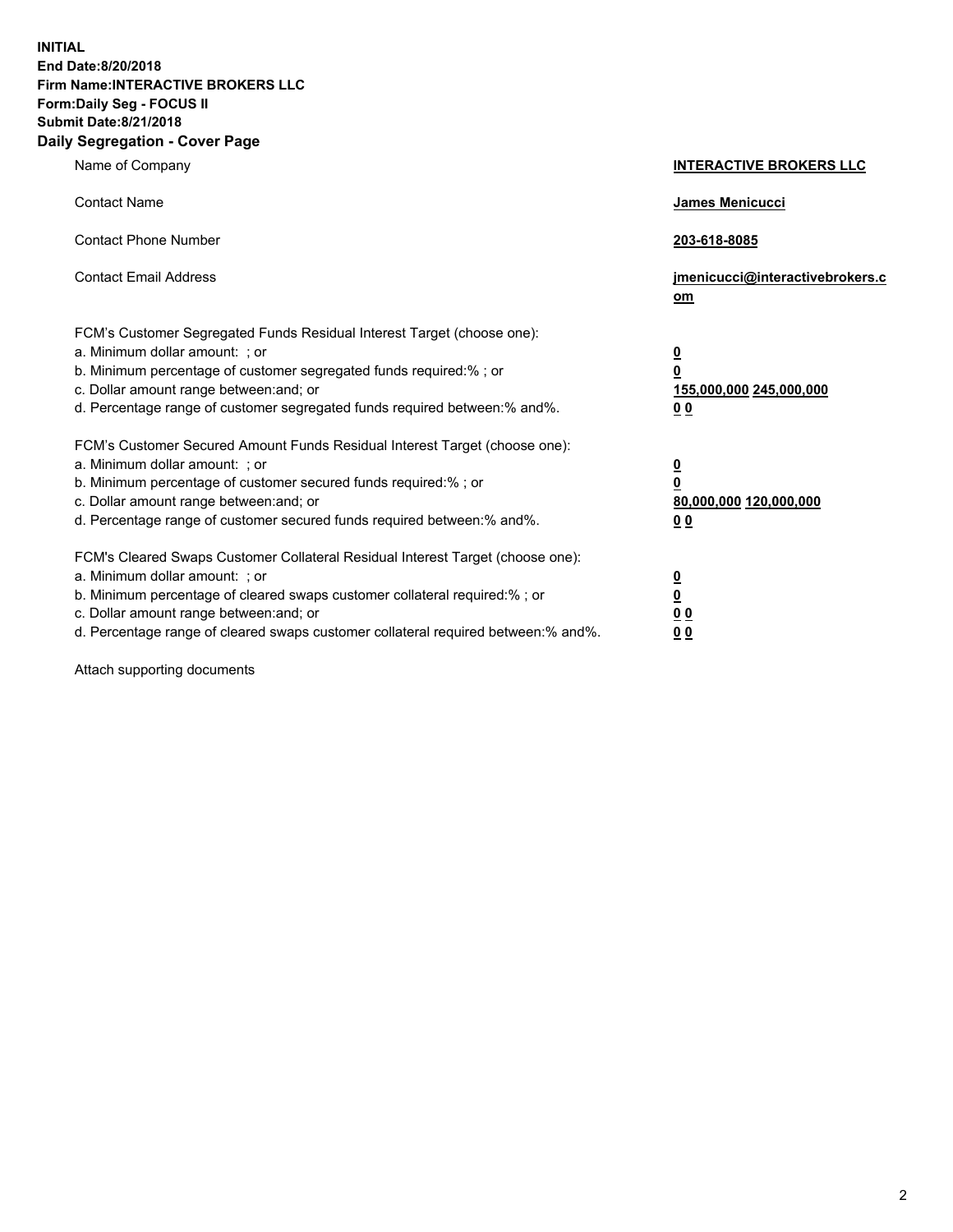## **INITIAL End Date:8/20/2018 Firm Name:INTERACTIVE BROKERS LLC Form:Daily Seg - FOCUS II Submit Date:8/21/2018 Daily Segregation - Secured Amounts**

|     | Dany Ocgregation - oceaned Anioante                                                         |                                                |
|-----|---------------------------------------------------------------------------------------------|------------------------------------------------|
|     | Foreign Futures and Foreign Options Secured Amounts                                         |                                                |
|     | Amount required to be set aside pursuant to law, rule or regulation of a foreign            | $0$ [7305]                                     |
|     | government or a rule of a self-regulatory organization authorized thereunder                |                                                |
| 1.  | Net ledger balance - Foreign Futures and Foreign Option Trading - All Customers             |                                                |
|     | A. Cash                                                                                     | 455,361,563 [7315]                             |
|     | B. Securities (at market)                                                                   | $0$ [7317]                                     |
| 2.  | Net unrealized profit (loss) in open futures contracts traded on a foreign board of trade   | 12,431,298 [7325]                              |
| 3.  | Exchange traded options                                                                     |                                                |
|     | a. Market value of open option contracts purchased on a foreign board of trade              | 325,974 [7335]                                 |
|     | b. Market value of open contracts granted (sold) on a foreign board of trade                | 46,737 [7337]                                  |
| 4.  | Net equity (deficit) (add lines 1.2. and 3.)                                                | 443,209,502 [7345]                             |
| 5.  | Account liquidating to a deficit and account with a debit balances - gross amount           | 2,262 [7351]                                   |
|     | Less: amount offset by customer owned securities                                            | 0 [7352] 2,262 [7354]                          |
| 6.  | Amount required to be set aside as the secured amount - Net Liquidating Equity              | 443,211,764 [7355]                             |
|     | Method (add lines 4 and 5)                                                                  |                                                |
| 7.  | Greater of amount required to be set aside pursuant to foreign jurisdiction (above) or line | 443,211,764 [7360]                             |
|     | 6.                                                                                          |                                                |
|     | FUNDS DEPOSITED IN SEPARATE REGULATION 30.7 ACCOUNTS                                        |                                                |
| 1.  | Cash in banks                                                                               |                                                |
|     | A. Banks located in the United States                                                       | 69,873,997 [7500]                              |
|     | B. Other banks qualified under Regulation 30.7                                              | 0 [7520] 69,873,997 [7530]                     |
| 2.  | Securities                                                                                  |                                                |
|     | A. In safekeeping with banks located in the United States                                   | 372,117,608 [7540]                             |
|     | B. In safekeeping with other banks qualified under Regulation 30.7                          | 0 [7560] 372,117,608 [7570]                    |
| 3.  | Equities with registered futures commission merchants                                       |                                                |
|     | A. Cash                                                                                     | $0$ [7580]                                     |
|     | <b>B.</b> Securities                                                                        | $0$ [7590]                                     |
|     | C. Unrealized gain (loss) on open futures contracts                                         | $0$ [7600]                                     |
|     | D. Value of long option contracts                                                           | $0$ [7610]                                     |
|     | E. Value of short option contracts                                                          | 0 [7615] 0 [7620]                              |
| 4.  | Amounts held by clearing organizations of foreign boards of trade                           |                                                |
|     | A. Cash                                                                                     | $0$ [7640]                                     |
|     | <b>B.</b> Securities                                                                        | $0$ [7650]                                     |
|     | C. Amount due to (from) clearing organization - daily variation                             | $0$ [7660]                                     |
|     | D. Value of long option contracts                                                           | $0$ [7670]                                     |
|     | E. Value of short option contracts                                                          | 0 [7675] 0 [7680]                              |
| 5.  | Amounts held by members of foreign boards of trade                                          |                                                |
|     | A. Cash                                                                                     | 116,315,074 [7700]                             |
|     | <b>B.</b> Securities                                                                        | $0$ [7710]                                     |
|     | C. Unrealized gain (loss) on open futures contracts                                         | 3,417,803 [7720]                               |
|     | D. Value of long option contracts                                                           | 325,974 [7730]                                 |
|     | E. Value of short option contracts                                                          | <mark>-46,737</mark> [7735] 120,012,114 [7740] |
| 6.  | Amounts with other depositories designated by a foreign board of trade                      | $0$ [7760]                                     |
| 7.  | Segregated funds on hand                                                                    | $0$ [7765]                                     |
| 8.  | Total funds in separate section 30.7 accounts                                               | 562,003,719 [7770]                             |
| 9.  | Excess (deficiency) Set Aside for Secured Amount (subtract line 7 Secured Statement         | 118,791,955 [7380]                             |
|     | Page 1 from Line 8)                                                                         |                                                |
| 10. | Management Target Amount for Excess funds in separate section 30.7 accounts                 | 80,000,000 [7780]                              |
| 11. | Excess (deficiency) funds in separate 30.7 accounts over (under) Management Target          | <mark>38,791,955</mark> [7785]                 |
|     |                                                                                             |                                                |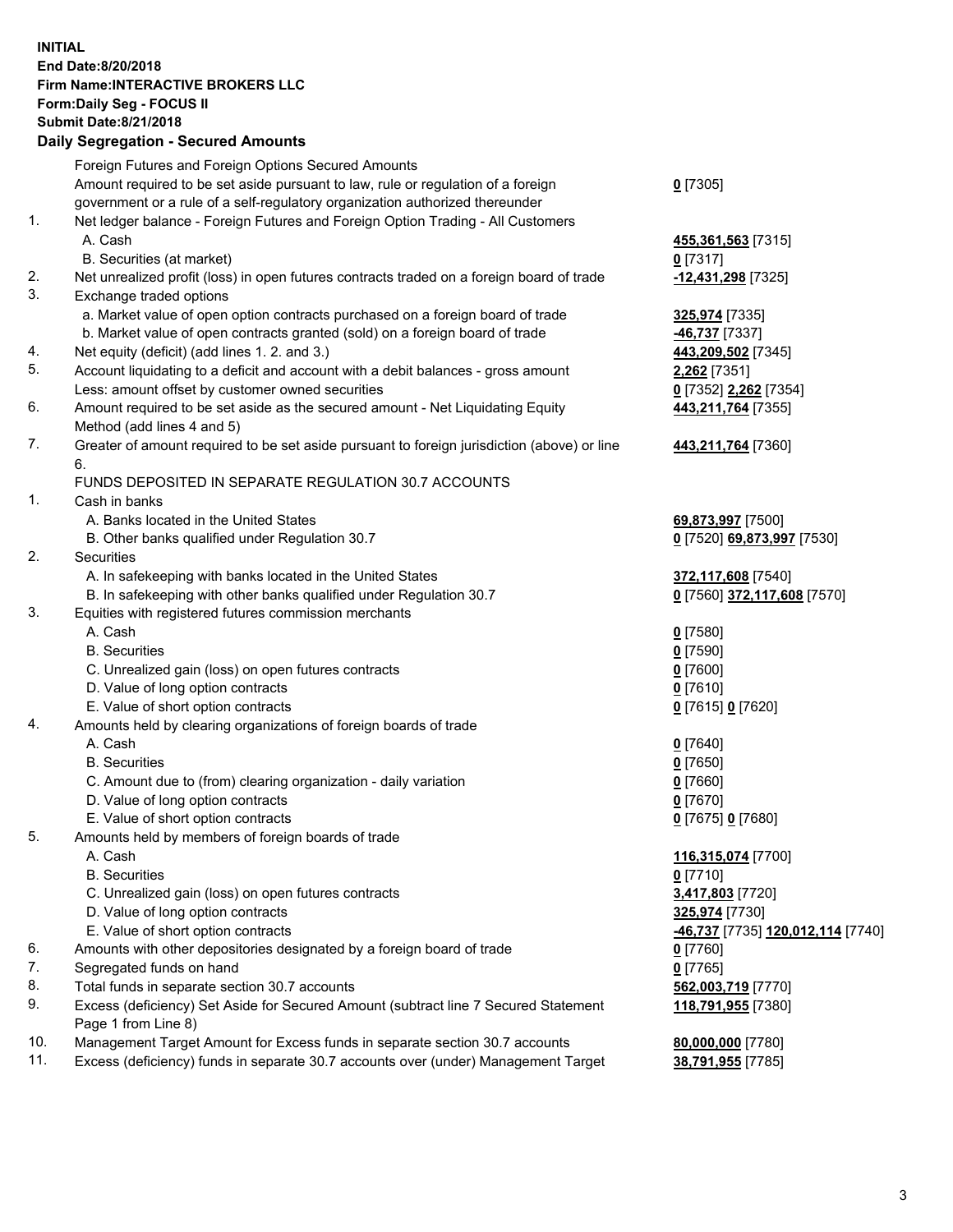**INITIAL End Date:8/20/2018 Firm Name:INTERACTIVE BROKERS LLC Form:Daily Seg - FOCUS II Submit Date:8/21/2018 Daily Segregation - Segregation Statement** SEGREGATION REQUIREMENTS(Section 4d(2) of the CEAct) 1. Net ledger balance A. Cash **4,002,546,563** [7010] B. Securities (at market) **0** [7020] 2. Net unrealized profit (loss) in open futures contracts traded on a contract market **-78,692,789** [7030] 3. Exchange traded options A. Add market value of open option contracts purchased on a contract market **157,046,191** [7032] B. Deduct market value of open option contracts granted (sold) on a contract market **-191,820,875** [7033] 4. Net equity (deficit) (add lines 1, 2 and 3) **3,889,079,090** [7040] 5. Accounts liquidating to a deficit and accounts with debit balances - gross amount **162,325** [7045] Less: amount offset by customer securities **0** [7047] **162,325** [7050] 6. Amount required to be segregated (add lines 4 and 5) **3,889,241,415** [7060] FUNDS IN SEGREGATED ACCOUNTS 7. Deposited in segregated funds bank accounts A. Cash **962,167,466** [7070] B. Securities representing investments of customers' funds (at market) **1,961,407,945** [7080] C. Securities held for particular customers or option customers in lieu of cash (at market) **0** [7090] 8. Margins on deposit with derivatives clearing organizations of contract markets A. Cash **28,204,386** [7100] B. Securities representing investments of customers' funds (at market) **1,173,395,672** [7110] C. Securities held for particular customers or option customers in lieu of cash (at market) **0** [7120] 9. Net settlement from (to) derivatives clearing organizations of contract markets **982,045** [7130] 10. Exchange traded options A. Value of open long option contracts **157,222,108** [7132] B. Value of open short option contracts **-192,063,051** [7133] 11. Net equities with other FCMs A. Net liquidating equity **0** [7140] B. Securities representing investments of customers' funds (at market) **0** [7160] C. Securities held for particular customers or option customers in lieu of cash (at market) **0** [7170] 12. Segregated funds on hand **0** [7150] 13. Total amount in segregation (add lines 7 through 12) **4,091,316,571** [7180] 14. Excess (deficiency) funds in segregation (subtract line 6 from line 13) **202,075,156** [7190] 15. Management Target Amount for Excess funds in segregation **155,000,000** [7194] 16. Excess (deficiency) funds in segregation over (under) Management Target Amount **47,075,156** [7198]

Excess